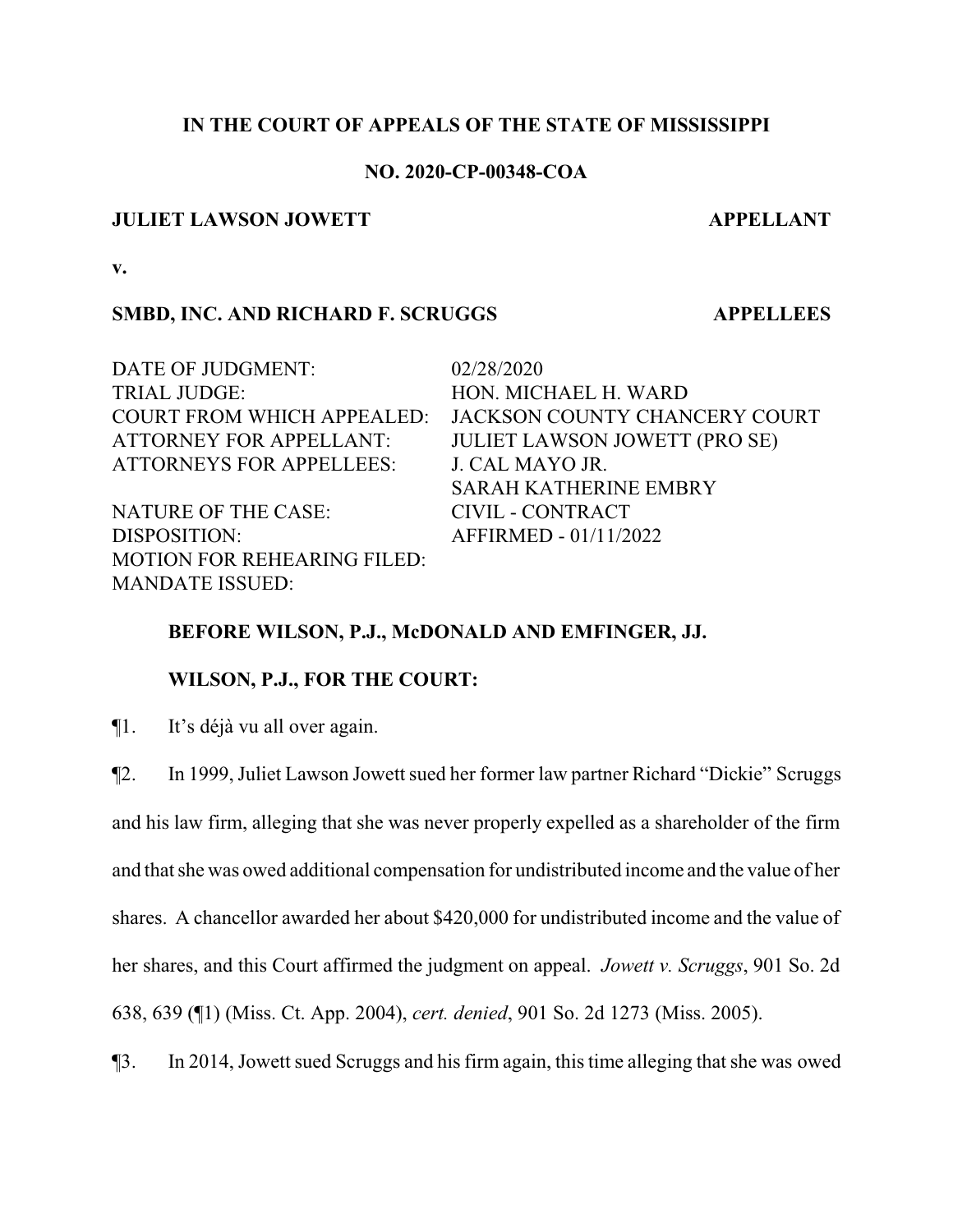a percentage of the proceeds of certain settlements negotiated by the firm. The chancery court held that Jowett's new claims were barred by the doctrine of res judicata and dismissed her complaint. We find no error and affirm.

# **FACTS AND PROCEDURAL HISTORY**

¶4. Jowett began working for Scruggs in 1989. In 1994, Jowett, Scruggs, and others formed the law firm of Scruggs, Millette, Lawson, Bozeman & Dent, P.A. ("SMLBD"). Jowett was the "Lawson" in the firm and owned eight percent of the shares. During her time at the law firm, Jowett worked primarily on occupational hearing loss cases and later also worked on hand-arm vibration cases (collectively, "OHL/HAVS cases"). In 1997, Jowett and Scruggs executed a new employment agreement ("the Agreement"). The Agreement "creat[ed] a new relationship between the firmand Jowett in contemplation of her permanent departure." *Jowett*, 901 So. 2d at 641 (¶13). Under the Agreement, SMLBD agreed to pay Jowett a \$100,000 annual salary, \$110,360 cash, a possible discretionary bonus, one-third of the net fees that SMLBD received for occupational hearing loss cases, and \$3,000 per month for rent and supplies for an office in Ocean Springs. *Id.* at 639 (¶4). Jowett then opened an office in Ocean Springs under the name Juliet Jowett, P.A. *Id.* at (¶5). Jowett kept all fees from her new firm and did no further work for SMLBD, but she continued to receive her salary and other payments from SMLBD. *Id.* In February 1998, Scruggs sent Jowett a letter notifying her that she would be terminated sixty days from the date of the letter. *Id.* at 639- 40 (¶5). The firm ratified Jowett's termination in October 1999. *Id.* at 640 (¶5). Following Jowett's termination, the firm became known as Scruggs, Millette, Bozeman & Dent, P.A.,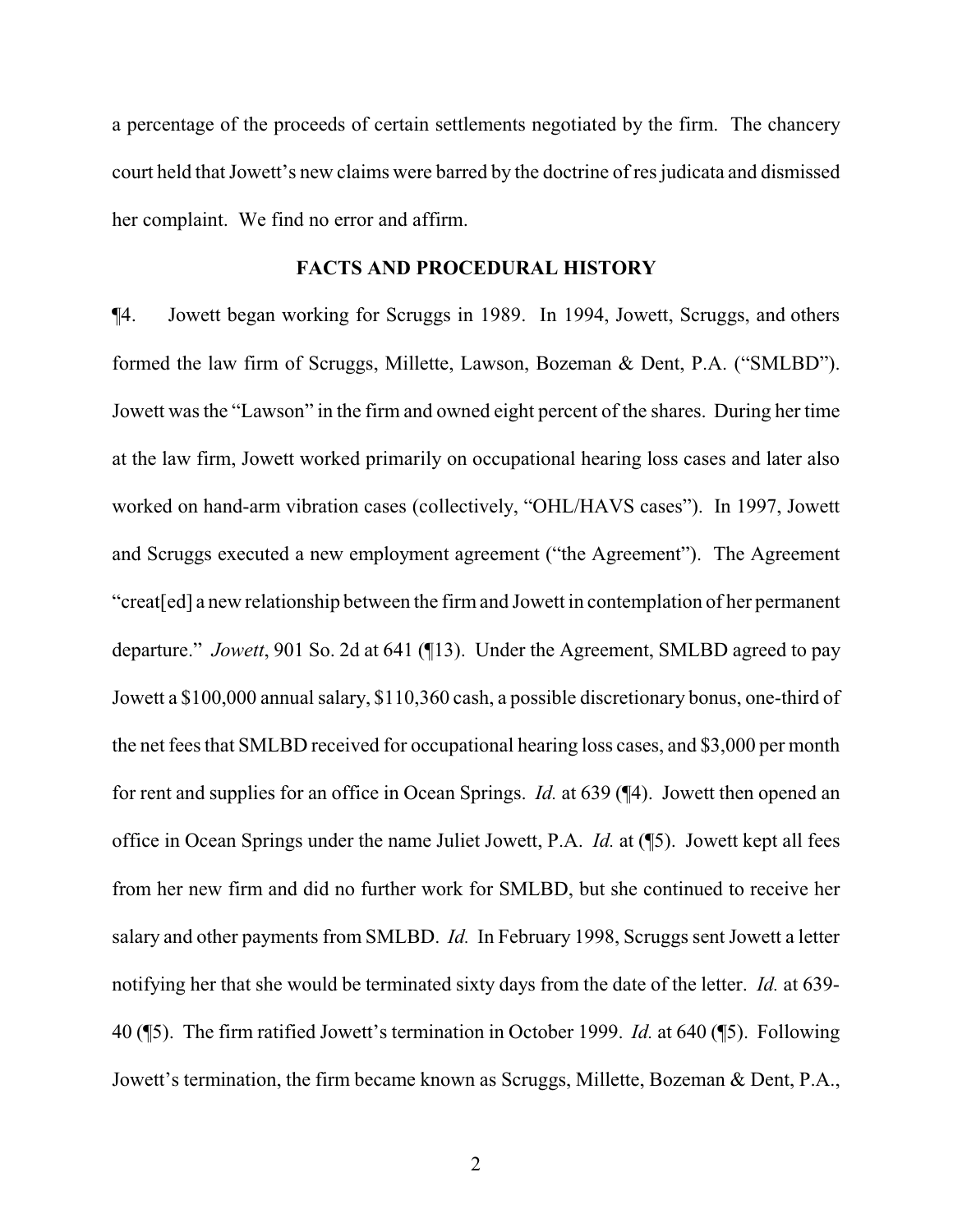and is now known as SMBD, Inc. ("SMBD").

¶5. In January 1999, Jowett sued Scruggs and the firm in the Chancery Court of Jackson County. After a trial, the chancery court awarded Jowett \$184,156 for income owed under the 1997 Agreement and \$234,053.84 for the value of her shares of stock in the firm. Jowett appealed, arguing that "the chancellor incorrectly determined the date that she ceased to be a shareholder, incorrectly determined the value of her shares, erred in finding no breach of fiduciary duty by other firm members, and improperly denied her punitive damages and her attorney's fees." *Id.* at 639 (¶1). This Court affirmed, *id.*, and the Mississippi Supreme Court denied Jowett's petition for writ of certiorari. *Jowett*, 901 So. 2d at 1273.

¶6. In July 2014, Jowett filed a new complaint against SMBD and Scruggs in the Chancery Court of Jackson County, alleging breach of contract, fraudulent concealment of settlement proceeds, and fraudulent conversion of settlement proceeds. In this complaint, Jowett alleged that the Agreement provided that she should receive "as additional compensation, an amount equal to one-third of net fees received by [SMBD] for or on account of [OHL/HAVS cases]." Jowett further alleged that sometime in 2013, she became aware of the settlement of additional OHL/HAVS cases. She claimed that she was entitled to a percentage of the proceeds of those cases.

¶7. In addition, Jowett alleged that Scruggs had fraudulently concealed the existence of these additional OHL/HAVS settlements by, inter alia, transferring the cases to a new law firm in Oxford after he had closed the SMDB office in Pascagoula. Jowett alleged that she discovered the settlements only by happenstance.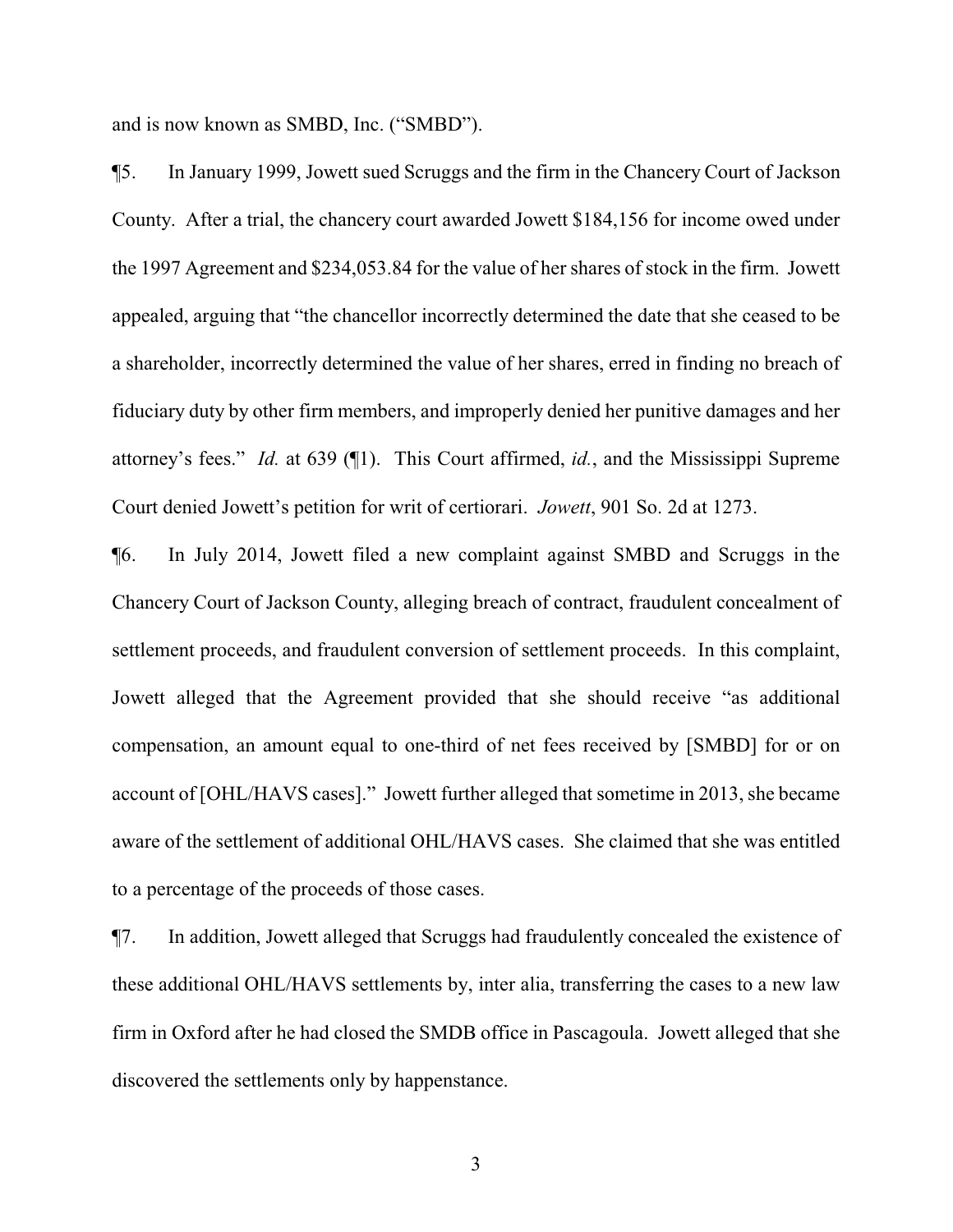¶8. SMBD and Scruggs asserted the doctrine of res judicata as an affirmative defense to Jowett's complaint. In a subsequent motion for summary judgment, SMBD and Scruggs argued that the final judgment in Jowett's prior lawsuit barred all her claims in the new complaint. Jowett filed a response to the defendants' motion for summary judgment and also filed a cross-motion for summary judgment.

¶9. Following a series of delays and proceedings not relevant to the issues in this appeal, the chancellor granted the defendants' motion for summary judgment based on the doctrine of res judicata. The chancellor stated that he had thoroughly reviewed the record from Jowett's prior lawsuit, including the pleadings, the prior chancellor's findings of fact and conclusions of law, and this Court's decision in that case.<sup>1</sup> The chancellor then concluded the "four identities" of res judicata existed between the former suit and the present suit, citing *Rodgers v. Moore*, 101 So. 3d 189, 193 (¶10) (Miss. Ct. App. 2012). Therefore, the chancellor held that res judicata applied and barred Jowett's claims in the present suit. Accordingly, the chancellor granted the defendants' motion for summary judgment and denied Jowett's cross-motion for summary judgment.

¶10. On appeal, Jowett argues that the chancellor erred by holding that res judicata bars her claims. However, we hold that the chancellor properly granted summary judgment based on the doctrine of res judicata.<sup>2</sup>

<sup>&</sup>lt;sup>1</sup> The chancellor who decided this case was not the same chancellor who decided Jowett's prior lawsuit.

<sup>&</sup>lt;sup>2</sup> Jowett also argues that the chancellor erred by denying her cross-motion for summary judgment. However, because the doctrine of res judicata bars all Jowett's claims, it is unnecessary to address her cross-motion for summary judgment.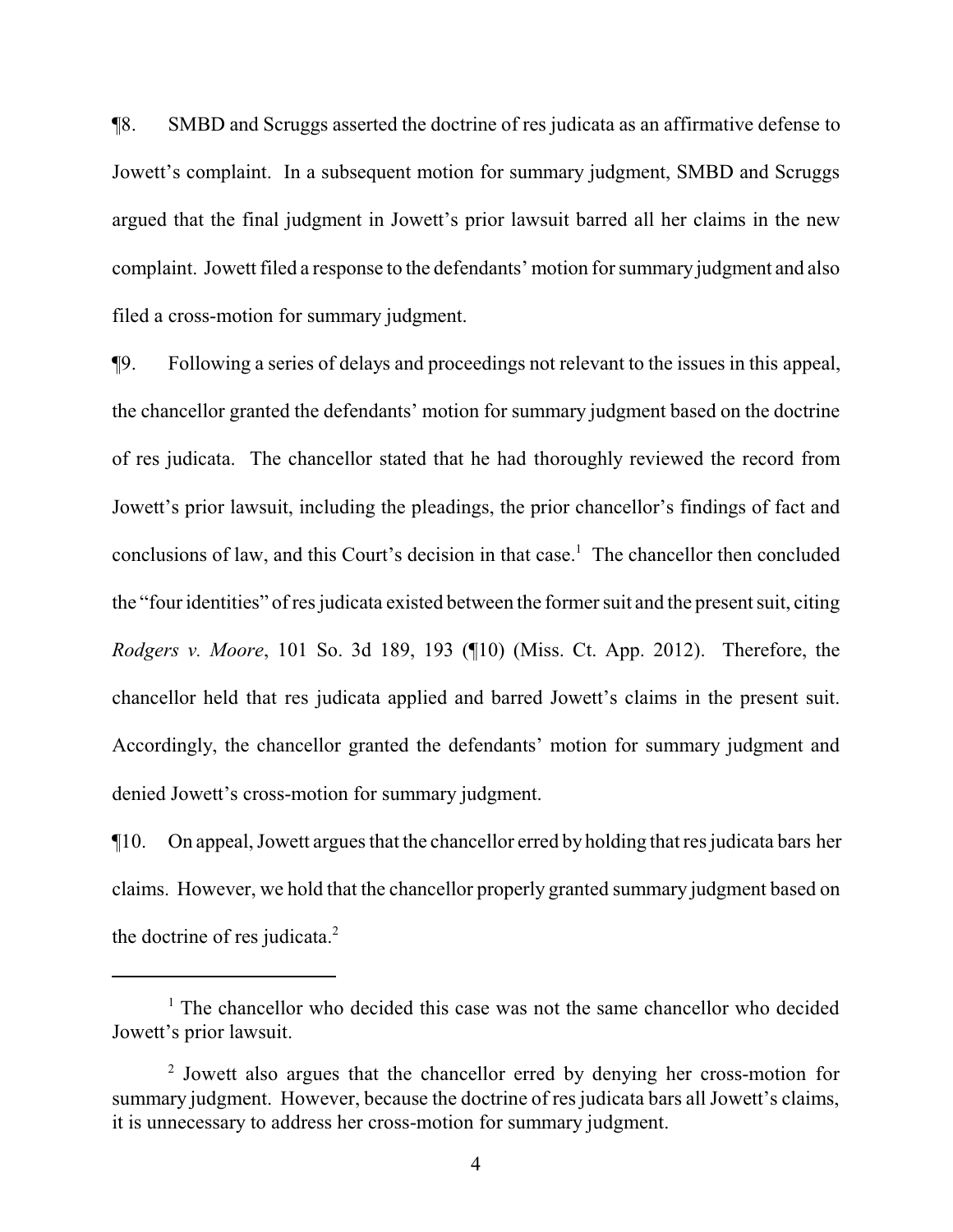#### **ANALYSIS**

¶11. "The doctrine of res judicata bars parties from litigating claims 'within the scope of the judgment' in a prior action." *Hill v. Carroll County*, 17 So. 3d 1081, 1084 (¶8) (Miss. 2009) (quoting *Anderson v. LaVere*, 895 So. 2d 828, 832 (¶10) (Miss. 2004)). "This includes claims that were made or should have been made in the prior suit." *Id.* (quoting *Anderson*, 895 So. 2d at 832 (¶10)). "[T]he doctrine of res judicata has two primary functions": "bar" and "merger." *Id.* The "bar" principle "precludes claims [that] were actually litigated in a previous action." The "merger" principle "prevents subsequent litigation of any claim that should have been litigated in a previous action." *Id.* at 1084-85 (¶9).

¶12. "[F]our identities" must "be present before [res judicata] applies: (1) identity of the subject matter of the action; (2) identity of the cause of action; (3) identity of the parties to the cause of action; and (4) identity of the quality or character of a person against whom the claim is made." *Id.* at 1085 (¶10). The doctrine does not apply if any one of these four identities is absent. *Id.* But if all four identities are present, "any claims that could have been brought in the prior action are barred." *Id.* We review de novo an order granting summary judgment on the basis of res judicata. *Id.* at 1084 (¶7).

## **1. Identity of the Subject Matter of the Action**

¶13. "Res judicata bars a second action between the same parties on the same subject matter directly involved in the prior action." *Harrison v. Chandler-Sampson Ins. Inc.*, 891 So. 2d 224, 232 (¶26) (Miss. 2005). "Subject matter" may also be referred to as the "substance" of the suit. *Id.* Here, the first action dealt directly with the Agreement between

5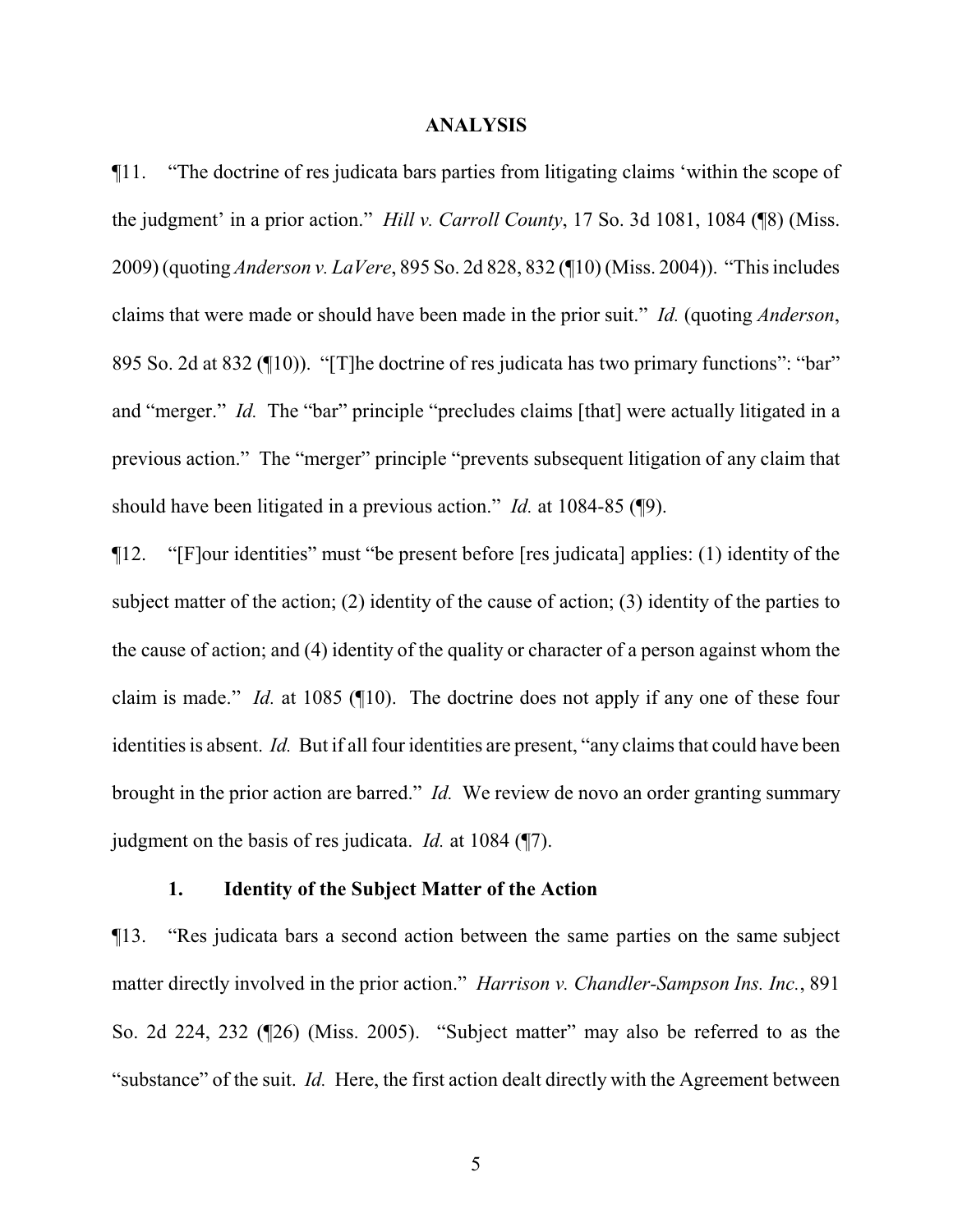Jowett and SMBD and Jowett's claims for compensation owed under that contract. The same can be said for the present action.

¶14. Jowett argues that there is no identity ofsubject matter because the first action did not decide her claim to fees from OHL/HAVS cases but only determined the valuation of her shares in the firm and "pertain[ed] to all cases handled by the firm." However, Jowett's complaint filed in the first chancery action specifically asserted claims to proceeds from OHL/HAVS settlements and judgments. In her priorlawsuit, Jowett alleged that Scruggs and SMLBD made intentionally fraudulent misrepresentations, "[s]pecifically, defendant Scruggs and SMLBD represented that plaintiff Jowett would receive, as additional compensation, an amount equal to one-third of net fees received bySMLBD for and on account of claims being pursued for clients with *noise induced hearing loss and/or hand arm vibration syndrome*." (Emphasis added). She further alleged that "SMLBD and . . . Scruggs . . . never intended to pay [her] one-third of net fees received on the aforesaid cases," and she sought to recover a percentage of the fees earned in those cases.

¶15. Jowett's 2014 complaint in the present suit again alleged that she was due "an amount equal to one third (1/3) of net fees received by [SMLBD/SMBD] for or on account of claims being pursed for clients with noise induced hearing loss and/or hand arm vibration syndrome." Jowett again alleges that SMBD and Scruggs are or should be legally obligated to pay her such fees. There is little difference in the relevant allegations in the two cases.

¶16. Moreover, Jowett's 1999 complaint specifically asserted claims to proceeds from OHL/HAVS cases that would be "settled in the future." However, the chancellor in the first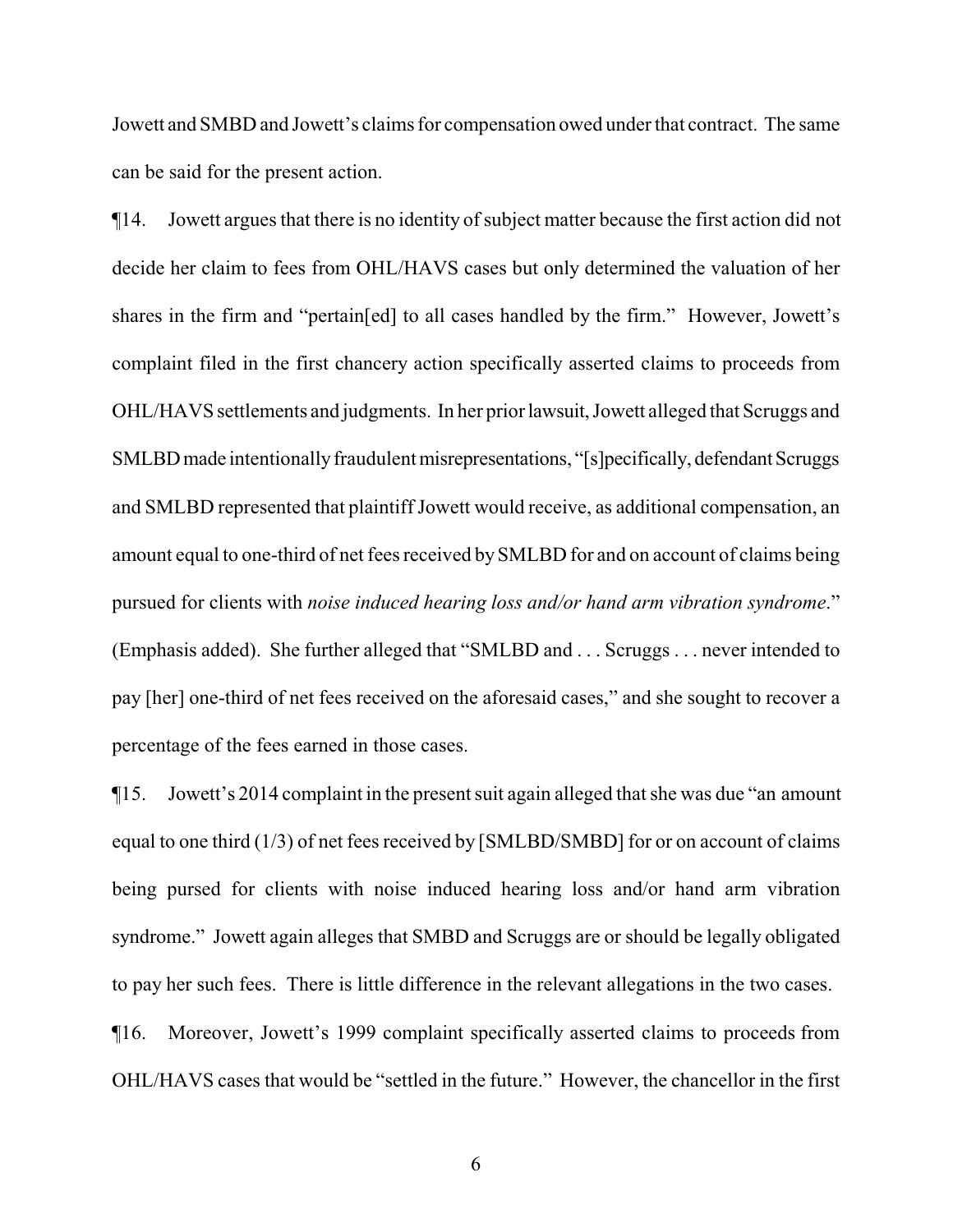action specifically "found that the '[1997 Agreement] between Jowett and Scruggs/SMLBD 'was intended to sever all ties between Jowett and SMLBD' except for what was necessary to value her shares in the firm." *Jowett*, 901 So. 2d at 642 (¶19). On appeal, this Court affirmed and further held that "Jowett would have no right after termination to share in fees that were not yet collected on the date of her termination." *Id.* at 644 (¶30). Jowett's first lawsuit and the present lawsuit clearly involve the same "subject matter." Therefore, the chancellor did not err by concluding that the first "identity" of res judicata is present.

# **2. Identity of Cause of Action**

¶17. The Mississippi Supreme Court "has defined 'cause of action' as the underlying facts and circumstances upon which a claim has been brought." *Hill*, 17 So. 3d at 1085 (¶13). We take a "transactional approach" to this issue, focusing more on "the factual and transactional relationship between the original action and the subsequent action" than the particular claims or legal theories asserted in the two cases. *Id.* at 1086 (¶15). In *Hill*, our Supreme Court adopted the following explanation of this identity:

[C]auses of actions are the same if they arise from the same "transaction"; whether they are products of the same "transaction" is to be determined by "giving weight to such considerations as whether the facts are related in time, space, origin, or motivation, whether they form a convenient trial unit, and whether their treatment as a unit conforms to the parties' expectations or business understanding or usage."

*Id.* (quoting *Nevada v. United States*, 463 U.S. 110, 130 n.12 (1983) (quoting Restatement (2d) of Judgments § 24 (1982))).

¶18. Jowett argues that her first lawsuit involved a different "cause of action" because it "did not litigate [her] ongoing entitlement to OHL/HAVS proceeds." However, the first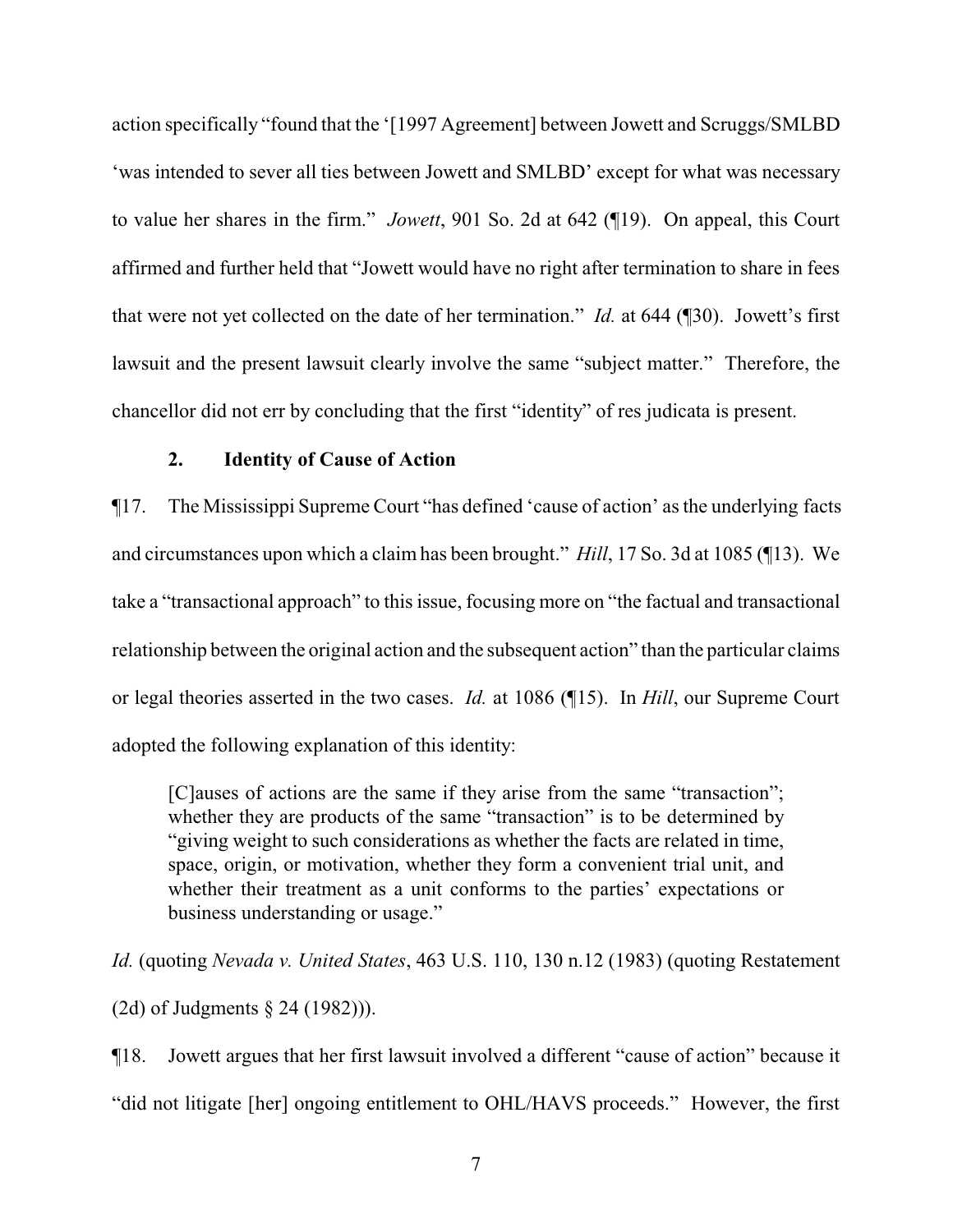action arose from the same transactions—that is, the 1997 Agreement between Jowett and SMLBD and her subsequent termination from the firm. Moreover, as explained above, Jowett *did* allege that she was entitled to proceeds from future settlements, and she sought to recover on that basis. Accordingly, the chancellor did not err by concluding that the second identity of res judicata is present.

# **3. Identity of the Parties to the Cause of Action**

¶19. "Although identity of the parties is a necessary element of res judicata, [the Mississippi Supreme] Court repeatedly has held that strict identity of parties is not necessary for either res judicata or collateral estoppel to apply . . . ." *EMC Mortg. Corp. v. Carmichael*, 17 So. 3d 1087, 1090-91 (¶13) (Miss. 2009) (quotation marks omitted). A defendant who was not a party to the original action "can assert res judicata so long as it is in 'privity' with a named defendant" in the original action. *Harrison*, 891 So. 2d at 236-37 (¶37) (quoting *Russell v. SunAmerica Secs. Inc.*, 962 F.2d 1169, 1173 (5th Cir. 1992)). Jowett argues that this identity is not present because—although Scruggs was a defendant in both lawsuits—SMBD is the "successor corporation" to SMLBD (the law firm named as a defendant in the original complaint). Jowett's argument is without merit. As noted above, SMBD was formed as the successor to SMLBD following Jowett's termination. SMBD's status as the successor to SMLBD clearly places it "in privity" with SMLBD and satisfies this identity of res judicata. *See, e.g.*, *EMC Mortg. Corp.*, 17 So. 3d at 1091 (¶14) (holding that a mortgagor that was the "successor in interest" under the plaintiff's promissory note and deed of trust was "unquestionably 'in privity' with" the prior holder of the same note and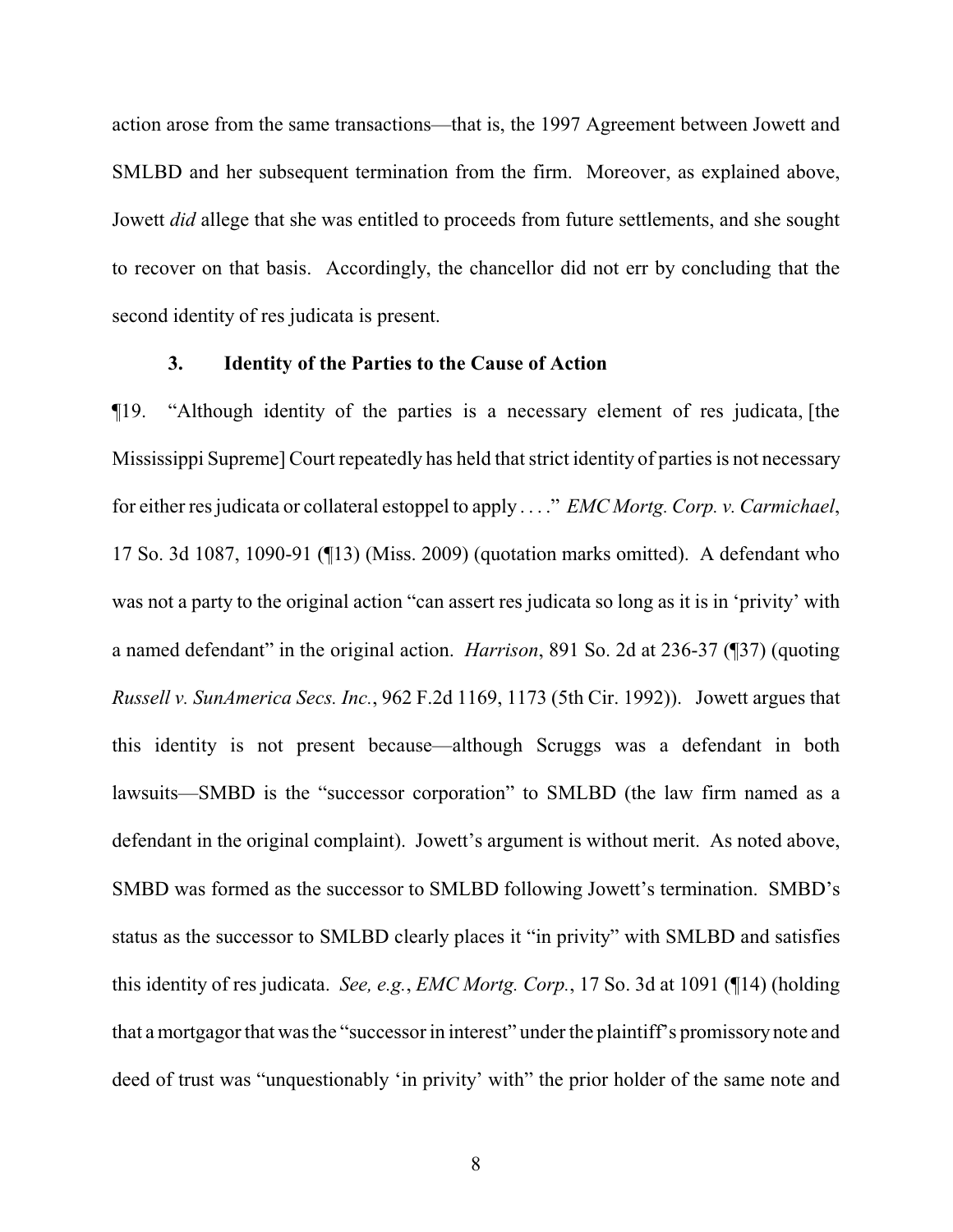deed of trust).

# **4. Identity of the Quality or Character of a Party against whom the Claim is Made**

¶20. The Mississippi Supreme Court "has not explicitly defined the identity of the quality or character of a person against whom the claim is made" but has noted that "examples of this identity and its application exist." *Hill*, 17 So. 3d at 1086-87 (¶18). In *EMC Mortgage Corp.*, the Court held that it was "obvious" that this identity was present because the named defendant in the first action—the original holder of the plaintiff's promissory note and deed of trust—and the named defendant in the second action—the successor in interest under the same note and deed of trust—were "both mortgage lenders." *EMC Mortg. Corp.*, 17 So. 3d at 1091 (¶15). Likewise, in this case, SMBD is the successor entity to SMLBD. In the first action, Jowett sought to recover from SMLBD for fees allegedly due under the 1997 Agreement, and in the instant lawsuit she seeks to recover fromSMBD for fees allegedly due to her under the same Agreement. As in *EMC Mortgage Corp.*, it is "obvious that the 'quality and character' of [SMBD] and [SMLBD] are the same for res judicata purposes." *Id.* Accordingly, the chancellor did not err by concluding that the fourth identity of res judicata is also present.

### **CONCLUSION**

¶21. Because the four identities of res judicata are present, the chancellor properly granted the defendants' motion for summary judgment. *Hill*, 17 So. 3d at 1085 (¶10) ("[O]nce the four identities of res judicata have been established, any claims that could have been brought in the prior action are barred."). Therefore, we affirm the grant of summary judgment in